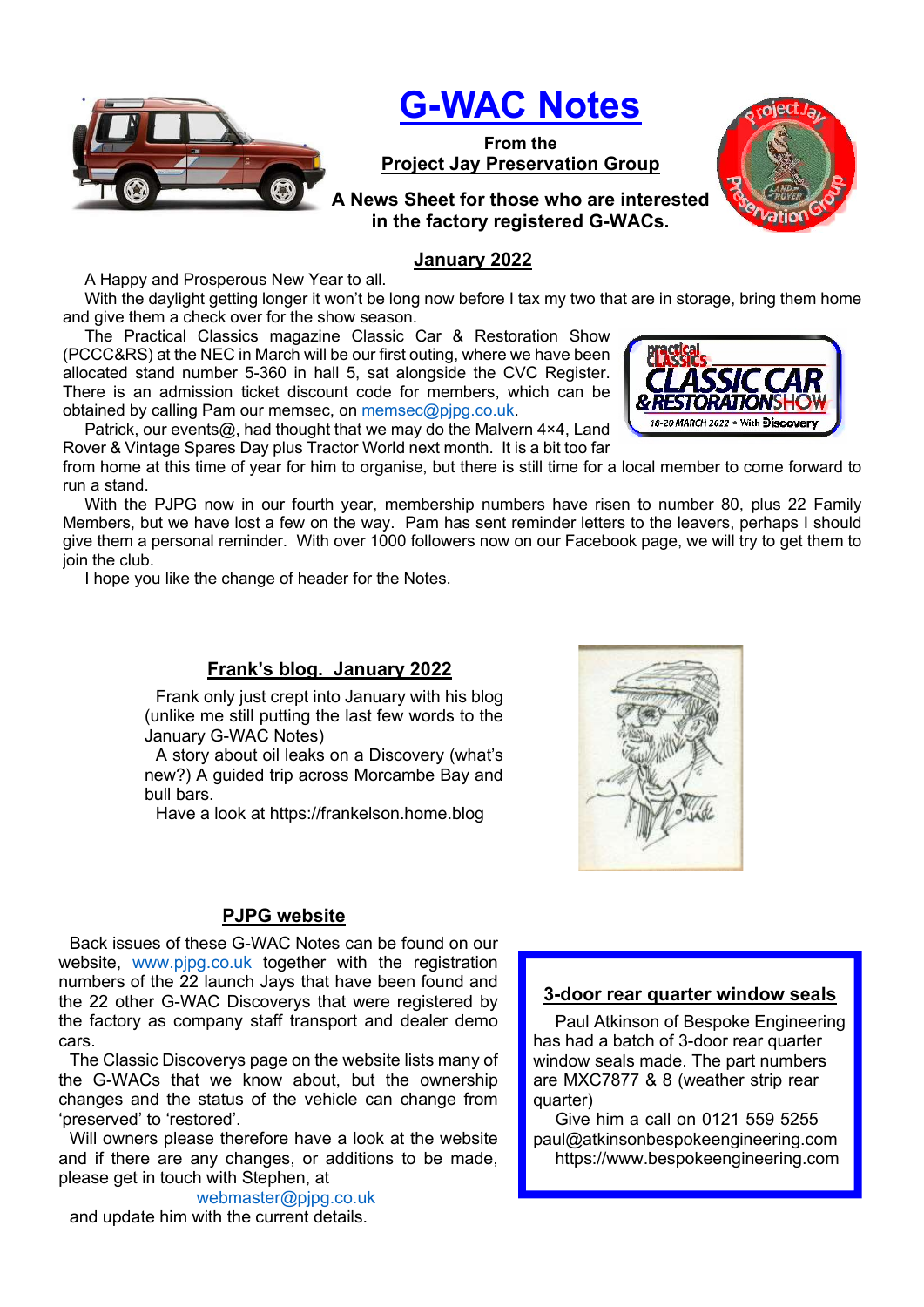# Seen on Facebook

Timmy shows the rusty parts of his van (Discovery Commercial) Hi everyone, here's the update on my Project Jay 200Tdi commercial. Getting ready for a chassis swap.





George has as much rust on his 5-door as Timmy has on the van. xxxxxxxxxxxxxxxxxxxxxxxxxxxxxxxxxxxxxxxxxxxxxxxxxxxxxxxxxxxxxxxxxxxxxxxxxxxxxxxxxxxxxxxxxxxxxxxxxxxxxxxxxxxxxxxxxxxxxxxxxxxxxxxxxxxxxxxxxxxxxxxxxxxxxxxxxxx





Rust, rust and more rust. Think I will have replaced 60-70% of the shell when I'm done.

Passenger sill in. Door pillars under construction. My most used Land Rover special tool is the corn flake box. perfect for patterns

However, the chassis is superb.

Finn says. Excuse the shoddy bumper paint, but she scrubs up well after a wash and wax.





xxxxxxxxxxxxxxxxxxxxxxxxxxxxxxxxxxxxxxxxxxxxxxxxxxxxxxxxxxxxxxxxxxxxxxxxxxxxxxxxxxxxxxxxxxxxxxxxxxxxxxxxxxxxxxxxxxxxxxxxxxxxxxxxxxxxxxxxxxxxxxxxxxxxxxxxxxx

Time for a bit of a rest, so off the road now, whilst I put new glass seals all round and a windscreen in. A boot floor, and the dreaded inner wings repaired hopefully be back soon. This is probably a long shot but I just bought this cubby box and was wondering if anyone had a spare shelf like the one pictured. As the one is missing for mine.

(I have one that he can have. Ed.)

#### John reported.

Brought this Jay out from storage after 4 yrs.

New battery and started straight away and still drives really well. Not sure whether to MoT it and keep it or sell on it's pretty solid.

xxxxxxxxxxxxxxxxxxxxxxxxxxxxxxxxxxxxxxxxxxxxxxxxxxxxxxxxxxxxxxxxxxxxxxxxxxxxxxxxxxxxxxxxxxxxxxxxxxxxxxxxxxxxxxxxxxxxxxxxxxxxxxxxxxxxxxxxxxxxxxxxxxxxxxxxxxx

What's your thoughts? Keep or sell?

(Definitely keep her John. With white steels she will look her best. Ed.)



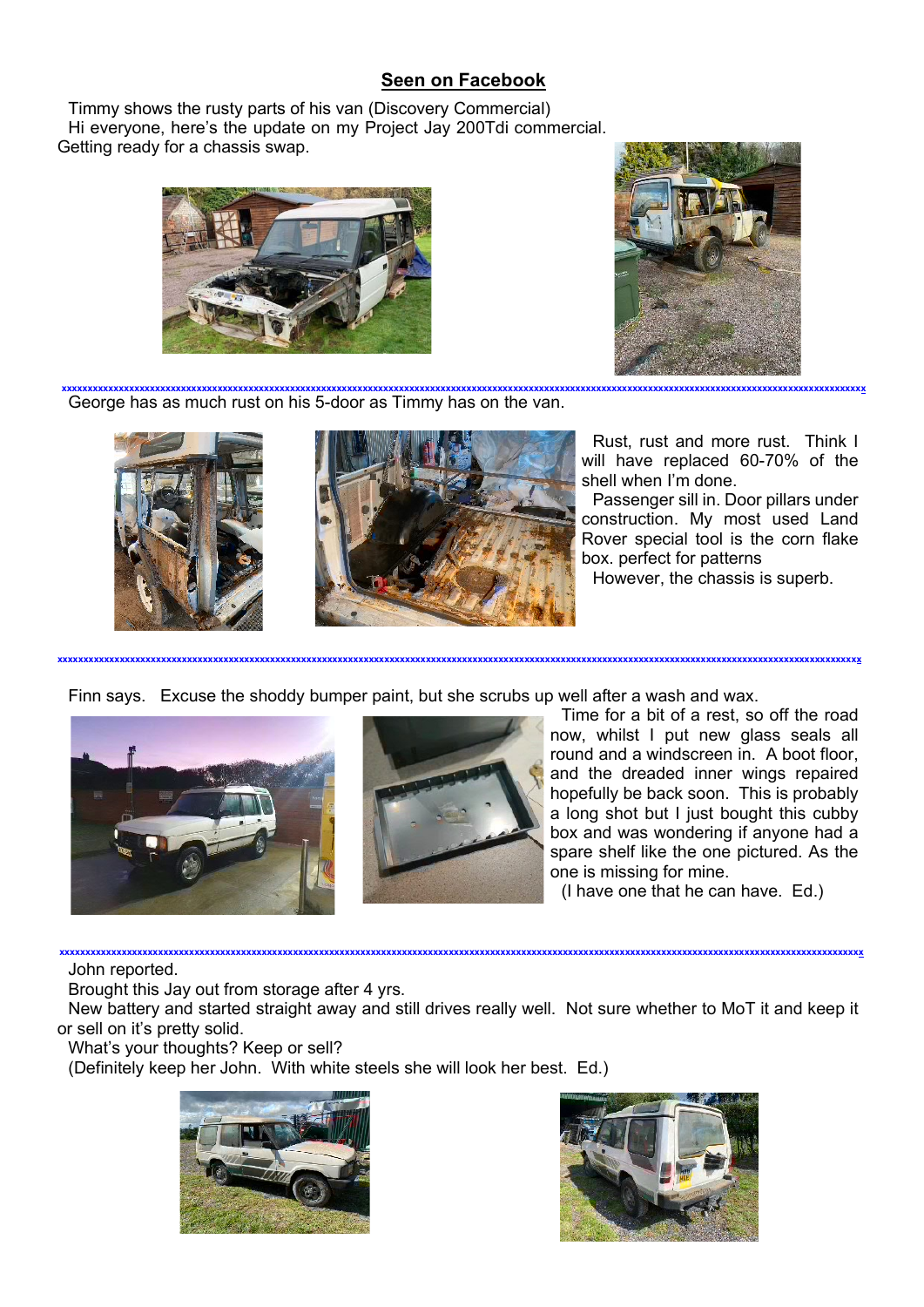## Current known owners of G-WAC registered Land Rovers. January 2022

For the launch or the Discovery there were 86 cars registered on 01.10.89 from G451WAC to G537WAC, with the exception of G500WAC. Only 22 are known to survive.

|                                                      |     | <u></u>        |                                     |                                        |  |
|------------------------------------------------------|-----|----------------|-------------------------------------|----------------------------------------|--|
| G457WAC                                              | Tdi | GA382997       | Corallin red                        | <b>Famous Four. Lincolnshire</b>       |  |
| G459WAC                                              | V8  | GA383001       | Davos white                         | <b>The Dunsfold Collection. Surrey</b> |  |
| G461WAC                                              | Tdi | GA381742       | <b>Caracal black</b>                | <b>Sold to the USA</b>                 |  |
|                                                      | Tdi |                |                                     |                                        |  |
| <b>G463WAC</b>                                       |     | GA381744       | Davos white                         | lan Rawlings. (Camel training Hack)    |  |
| <b>G465WAC</b>                                       | Tdi | GA381747       | <b>Marseilles blue</b>              | <b>Jack Straw</b>                      |  |
| G469WAC                                              | V8  | GA381755       | <b>Windjammer blue</b>              | <b>Jon Chester</b>                     |  |
| G470WAC                                              | V8  | GA381740       | Windjammer blue                     | <b>Rob Stewart</b>                     |  |
| G477WAC                                              | Tdi | GA385690       | Zanzibar silver                     | <b>Mark Harrow</b>                     |  |
| G478WAC                                              | V8  | GA385691       | Foxfire red                         | <b>Roy Preston</b>                     |  |
| G480WAC                                              | V8  | GA385693       | Davos white                         | <b>David Ashburner</b>                 |  |
| G482WAC                                              | V8  | GA385695       | Davos white                         | <b>David Ashburner</b>                 |  |
|                                                      |     |                |                                     |                                        |  |
| <b>G486WAC</b>                                       | V8  | GA385699       | Caracal black                       | <b>David Ashburner</b>                 |  |
| G488WAC                                              | V8  | GA385703       | Davos white                         | <b>Robert Blanchard (USA)</b>          |  |
| G490WAC                                              | V8  | GA381737       | <b>Mistrale blue</b>                | <b>Jon-Luke Masters</b>                |  |
| G494WAC                                              | V8  | GA387686       | <b>Mistrale blue</b>                | Mark Harrow. (Camel training Hack)     |  |
| G496WAC                                              | Tdi | GA387688       | Mistrale blue                       | <b>Rob Ivins</b>                       |  |
| G510WAC                                              | V8  | GA387692       | Arken grey                          | <b>John Davies</b>                     |  |
| G511WAC                                              | Tdi | GA389225       | Arken grey                          | <b>Colin Crossley</b>                  |  |
|                                                      |     |                |                                     |                                        |  |
| G524WAC.                                             | Tdi | GA389241       | <b>Marseilles blue</b>              | <b>David Ashburner</b>                 |  |
| G526WAC                                              | Tdi | GA389243       | <b>Marseilles blue</b>              | <b>Roy Preston</b>                     |  |
| G531WAC                                              | Tdi | GA393354       | <b>Davos white</b>                  | <b>Ashley Culling</b>                  |  |
| G534WAC                                              | V8  | GA393359       | Zanzibar silver                     | <b>Rob Buckland</b>                    |  |
|                                                      |     |                |                                     |                                        |  |
| Other Discoverys with the G-WAC registration numbers |     |                |                                     |                                        |  |
| <b>G301WAC</b>                                       |     | Tdi            | Red                                 | <b>Ashley Price</b>                    |  |
| G302WAC                                              |     | V8             | <b>Blue</b>                         | Sold to the USA                        |  |
| G308WAC                                              |     | V8             | <b>Blue</b>                         | <b>Robin Gray</b>                      |  |
| G309WAC                                              |     | V <sub>8</sub> | <b>Blue</b>                         | <b>Jamie Firrell</b>                   |  |
|                                                      |     |                |                                     |                                        |  |
| G310WAC                                              |     | V8             | Blue                                | <b>Mark Simpson</b>                    |  |
| G311WAC                                              |     | V8             | Blue                                | <b>Ivor Ramsden</b>                    |  |
| <b>G312WAC</b>                                       |     | V8             | Blue                                | Jochen Baldamus                        |  |
| G314WAC                                              |     | V8             | Red                                 | <b>Owner unknown</b>                   |  |
| G316WAC                                              |     | V8             | Silver                              | David Maingot                          |  |
| G323WAC                                              |     | V8             | <b>Blue</b>                         | <b>Colin Crookston</b>                 |  |
|                                                      |     |                |                                     |                                        |  |
| G405WAC                                              |     | Tdi            | <b>Blue</b>                         | <b>Harry Harrison</b>                  |  |
| <b>G406WAC</b>                                       |     | Tdi            | White                               | <b>Sean Dawson</b>                     |  |
| G409WAC                                              |     | V8             | <b>Blue</b>                         | <b>Bill Polintine</b>                  |  |
| G410WAC                                              |     | V8             | Blue                                | Alan Young                             |  |
| <b>G563WAC</b>                                       |     | Tdi            | Red                                 | <b>Jon-Luke Masters</b>                |  |
| <b>G601WAC</b>                                       |     | Tdi            | Silver                              | Julian Lamb                            |  |
|                                                      |     | Tdi            | Silver                              |                                        |  |
| <b>G602WAC</b>                                       |     |                |                                     | <b>Mark Harrow</b>                     |  |
| G610WAC                                              |     | Tdi            | Blue                                | <b>Stephen Preston</b>                 |  |
| G611WAC                                              |     | Tdi            | Green                               | <b>Dion Johns</b>                      |  |
| G612WAC                                              |     | Tdi            | <b>Blue</b>                         | <b>Jack Travers</b>                    |  |
| G618WAC                                              |     | Tdi            | Black                               | <b>Steve Ducker</b>                    |  |
| <b>G635WAC</b>                                       |     | Tdi            | White                               | <b>Tim Lavercombe</b>                  |  |
|                                                      |     |                |                                     |                                        |  |
| <b>G-WAC Land Rovers</b>                             |     |                |                                     |                                        |  |
| G72 WAC (110)                                        |     | Tdi            | Green                               | <b>James Davidson</b>                  |  |
| G84 WAC (90)                                         |     | Tdi            | White                               | <b>Mike Smallbone</b>                  |  |
|                                                      |     |                |                                     |                                        |  |
| G87 WAC (90)                                         |     | Tdi            | Green                               | <b>Chris Sims</b>                      |  |
| G90 WAC (90)                                         |     | Tdi            | Green                               | <b>Tim Lavercombe</b>                  |  |
| G91 WAC (127)                                        |     | V8             | White (Ambulance)                   | <b>Matt Lister</b>                     |  |
| G93 WAC (90)                                         |     | V8             | Grey                                | <b>Steve Hattersley</b>                |  |
| G97 WAC (90)                                         |     | Tdi            | Green                               | <b>Ted Billington</b>                  |  |
| G110WAC (110)                                        |     | Tdi            | Green                               | <b>Ben Freer</b>                       |  |
|                                                      |     |                |                                     |                                        |  |
| G127WAC (127)                                        |     | Tdi            | <b>White (Ambulance)</b>            | <b>Owner not Known</b>                 |  |
| G247WAC (110)                                        |     | Tdi            | Green                               | Owner not known                        |  |
| G347WAC (110)                                        |     | Tdi            | <b>Brown</b>                        | <b>Ron Boston</b>                      |  |
| G553WAC (90)                                         |     | Tdi            | Red                                 | <b>Gary Smallbone</b>                  |  |
| G607WAC (90)                                         |     | Tdi            | Black                               | <b>Richard Satchwell</b>               |  |
| G617WAC (90)                                         |     | Tdi            | Grey                                | <b>Gary Bryans</b>                     |  |
|                                                      |     |                |                                     |                                        |  |
| G22 WAC                                              |     | V8             | <b>G-WAC Range Rovers</b><br>Silver | <b>Barry Masters</b>                   |  |
|                                                      |     | Tdi            | Green                               | <b>Julian Lamb</b>                     |  |
| G175WAC                                              |     |                |                                     |                                        |  |
| G179WAC                                              |     | V8             | Silver                              | Roger Fell                             |  |
| G180WAC                                              |     | V <sub>8</sub> | Red                                 | <b>Guy Butler-Henderson</b>            |  |
| G361WAC                                              |     | V8             | <b>Blue</b>                         | Julian Lamb                            |  |
| G584WAC                                              |     | V <sub>8</sub> | Blue                                | <b>Sharon Paige</b>                    |  |
| G592WAC                                              |     | V8             | <b>Black</b>                        | Alex G Cameron                         |  |
|                                                      |     |                |                                     |                                        |  |

G90 WAC now owned by Tim and G127WAC new find this month

Compiled by Roy Preston. If anyone would like to contribute an article for these notes, or receive a copy, please email me at roy@g-wac.com or post your address to B R Preston, "Scawdel", Wormald Green, Harrogate, North Yorkshire, HG3 3PU. Phone 01765 677124. Mobile 07876 473714 Issue 174 January 2022